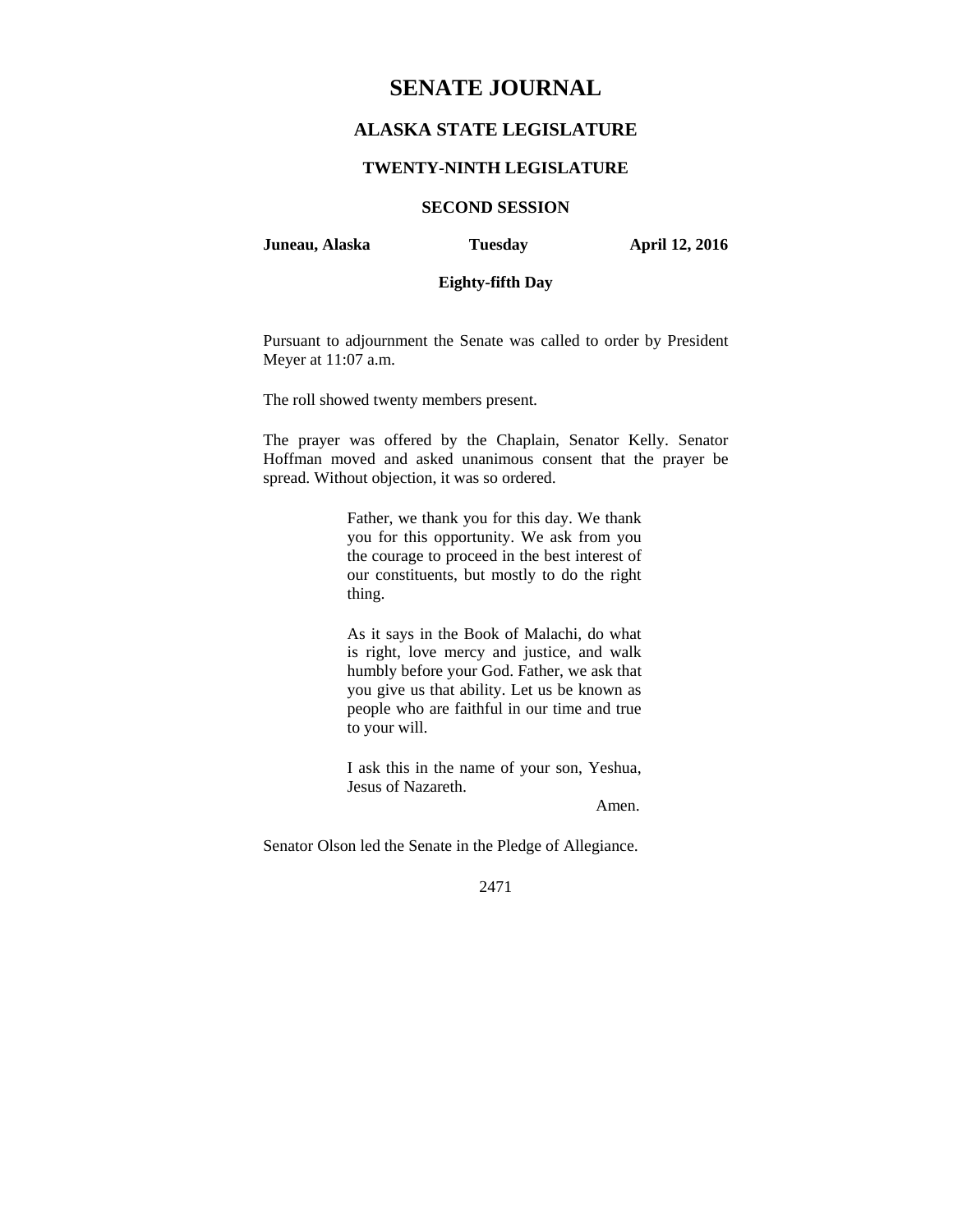## **Certification**

Senator Coghill moved and asked unanimous consent that the journal for the eighty-fourth legislative day be approved as certified by the Secretary. Without objection, it was so ordered.

#### **Messages from the House**

#### **SCR 20**

Message dated April 11 was read stating the House passed and returned:

> SENATE CONCURRENT RESOLUTION NO. 20 Proclaiming April 2016 as Sexual Assault Awareness Month.

The resolution was referred to the Secretary for enrollment.

### **SB 148**

Message dated April 11 was read stating the House passed and returned:

> CS FOR SENATE BILL NO. 148(L&C) "An Act relating to the reporting of workplace injuries to the division of labor standards and safety; and providing for an effective date."

The bill was referred to the Secretary for enrollment.

#### **SB 204**

Message dated April 11 was read stating the House passed and returned:

> SENATE BILL NO. 204 "An Act naming a shooting range in the Knik River Public Use Area the Kenny and Patti Barber Shooting Range."

The bill was referred to the Secretary for enrollment.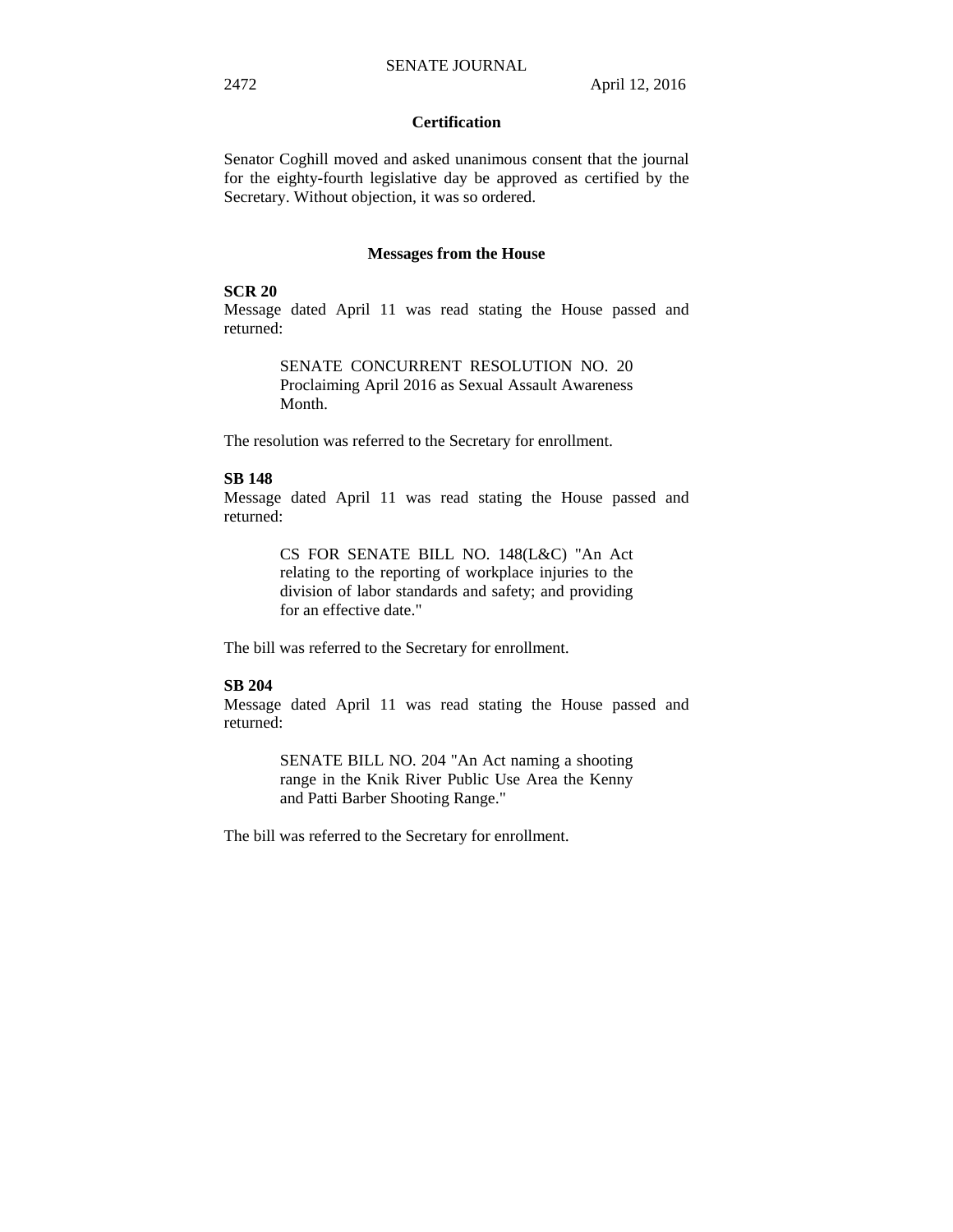#### **Standing Committee Reports**

Reports dated April 12 were read stating:

In accordance with AS 39.05.080, the State Affairs Committee reviewed the following and recommends the appointments be forwarded to a joint session for consideration:

#### **Board of Fisheries**

Alan Cain – Anchorage Israel Payton – Wasilla Robert Ruffner – Soldotna

#### **Regulatory Commission of Alaska**

Rebecca Pauli – Anchorage

This does not reflect an intent by any of the members to vote for or against the confirmation of the individuals during any further sessions.

Signing the reports: Senator Stoltze, Chair; Senators Wielechowski, McGuire, Huggins.

#### **SB 108**

The Judiciary Committee considered SENATE BILL NO. 108 "An Act repealing and reenacting the Alaska Securities Act, including provisions relating to exempt securities and transactions; relating to registration of securities, firms, and agents that offer or sell securities and investment advice; relating to administrative, civil, and criminal enforcement provisions, including restitution and civil penalties for violations; allowing certain civil penalties to be used for an investor training fund; establishing increased civil penalties for harming older Alaskans; retaining provisions concerning corporations organized under the Alaska Native Claims Settlement Act; amending Rules 4, 5, 54, 65, and 90, Alaska Rules of Civil Procedure; and providing for an effective date" and recommended the adoption of the Labor and Commerce Committee Substitute offered on page 2027. Signing no recommendation: Senator McGuire, Chair; Senators Micciche, Coghill, Wielechowski. Signing do pass: Senator Costello.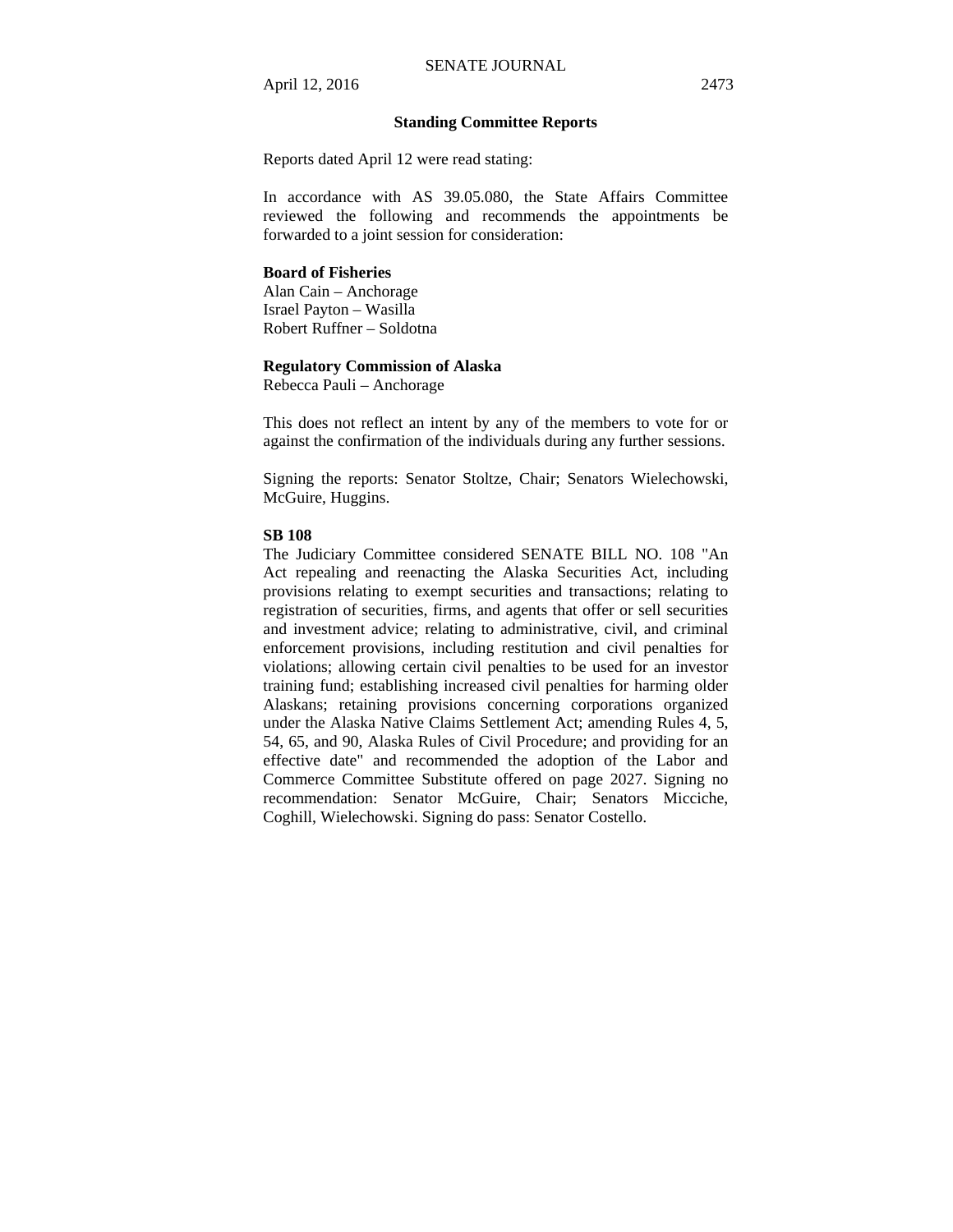The following previously published fiscal information applies:

Fiscal Note No. 2, zero, Department of Administration Fiscal Note No. 3, indeterminate, Department of Commerce, Community and Economic Development

The bill was referred to the Finance Committee.

#### **SB 113**

The Judiciary Committee considered SENATE BILL NO. 113 "An Act relating to prescribing, dispensing, and administering an investigational drug, biological product, or device by physicians for patients who are terminally ill; and providing immunity for persons manufacturing, distributing, or providing investigational drugs, biological products, or devices" and recommended the adoption of the Health and Social Services Committee Substitute offered on page 2281. Signing do pass: Senator McGuire, Chair; Senators Coghill, Wielechowski.

The following fiscal information was published today:

Fiscal Note No. 2, zero, Department of Commerce, Community and Economic Development

The bill was referred to the Rules Committee.

# **SB 200**

The Finance Committee considered SENATE BILL NO. 200 "An Act relating to physical activity requirements for students in kindergarten through grade eight" and recommended it be replaced with

> CS FOR SENATE BILL NO. 200(FIN) "An Act relating to health education and physical activity requirements for students in grades kindergarten through eight."

Signing do pass: Senator MacKinnon, Cochair; Senator Bishop. Signing no recommendation: Senators Micciche, Dunleavy, Olson, Hoffman.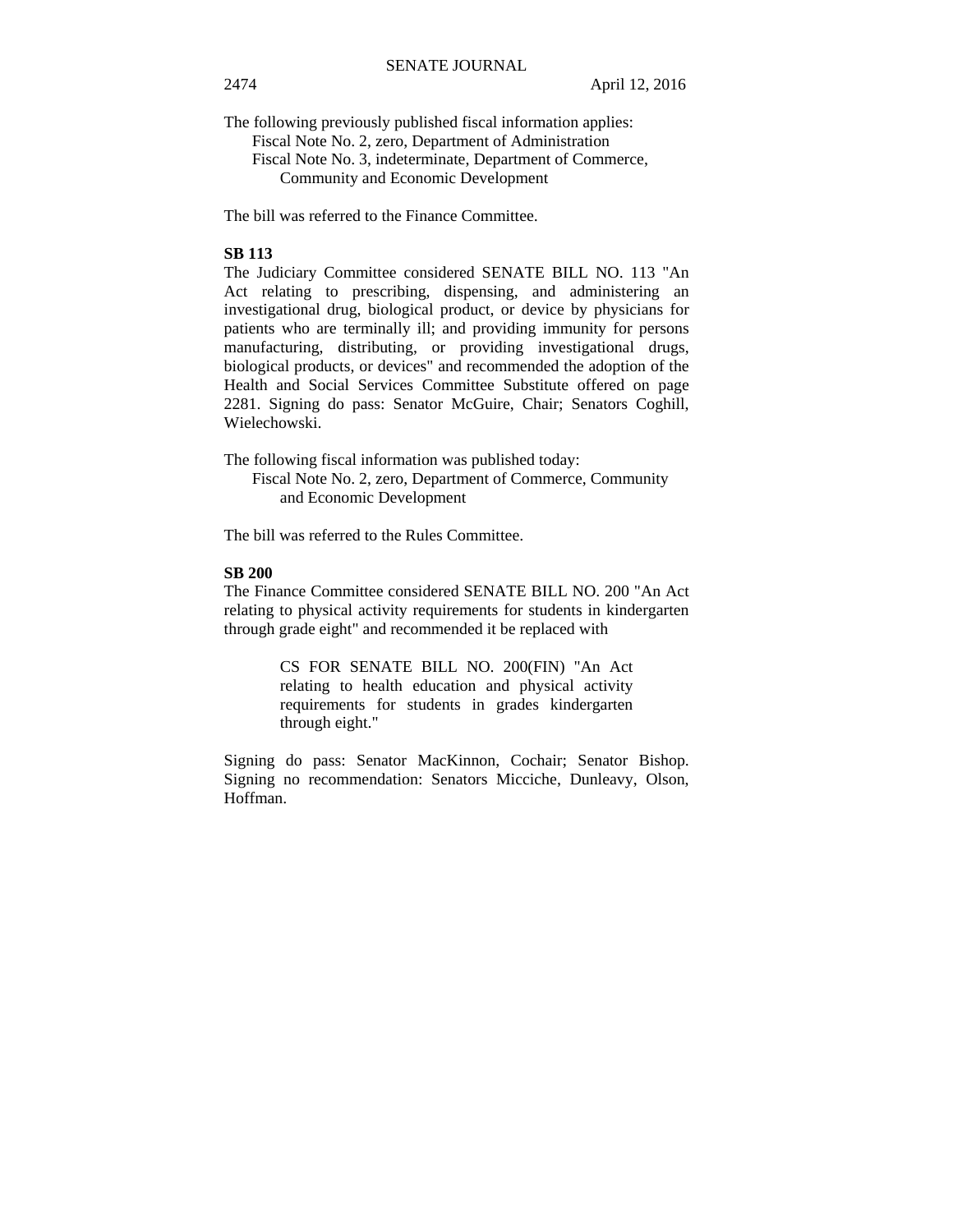The following previously published fiscal information applies: Fiscal Note No. 1, zero, Department of Education and Early Development

The bill was referred to the Rules Committee.

#### **SB 210**

The Finance Committee considered SENATE BILL NO. 210 "An Act relating to the community revenue sharing program; changing the name of the community revenue sharing program to the community assistance program; and relating to the municipal property tax exemption on the residence of a senior, a disabled veteran, and a widow or widower of a senior or disabled veteran" and recommended it be replaced with

> CS FOR SENATE BILL NO. 210(FIN) "An Act relating to the community revenue sharing program; and changing the name of the community revenue sharing program to the community assistance program."

Signing do pass: Senator MacKinnon, Cochair; Senators Olson, Hoffman. Signing no recommendation: Senator Bishop. Signing amend: Senators Micciche, Dunleavy.

The following fiscal information was published today: Fiscal Note No. 1, zero, Senate Finance Committee

The bill is on today's calendar.

#### **Consideration of the Calendar**

#### **Second Reading of Senate Bills**

#### **SB 196**

SENATE BILL NO. 196 "An Act relating to the use of certain unexpended earnings from the power cost equalization endowment fund" was read the second time.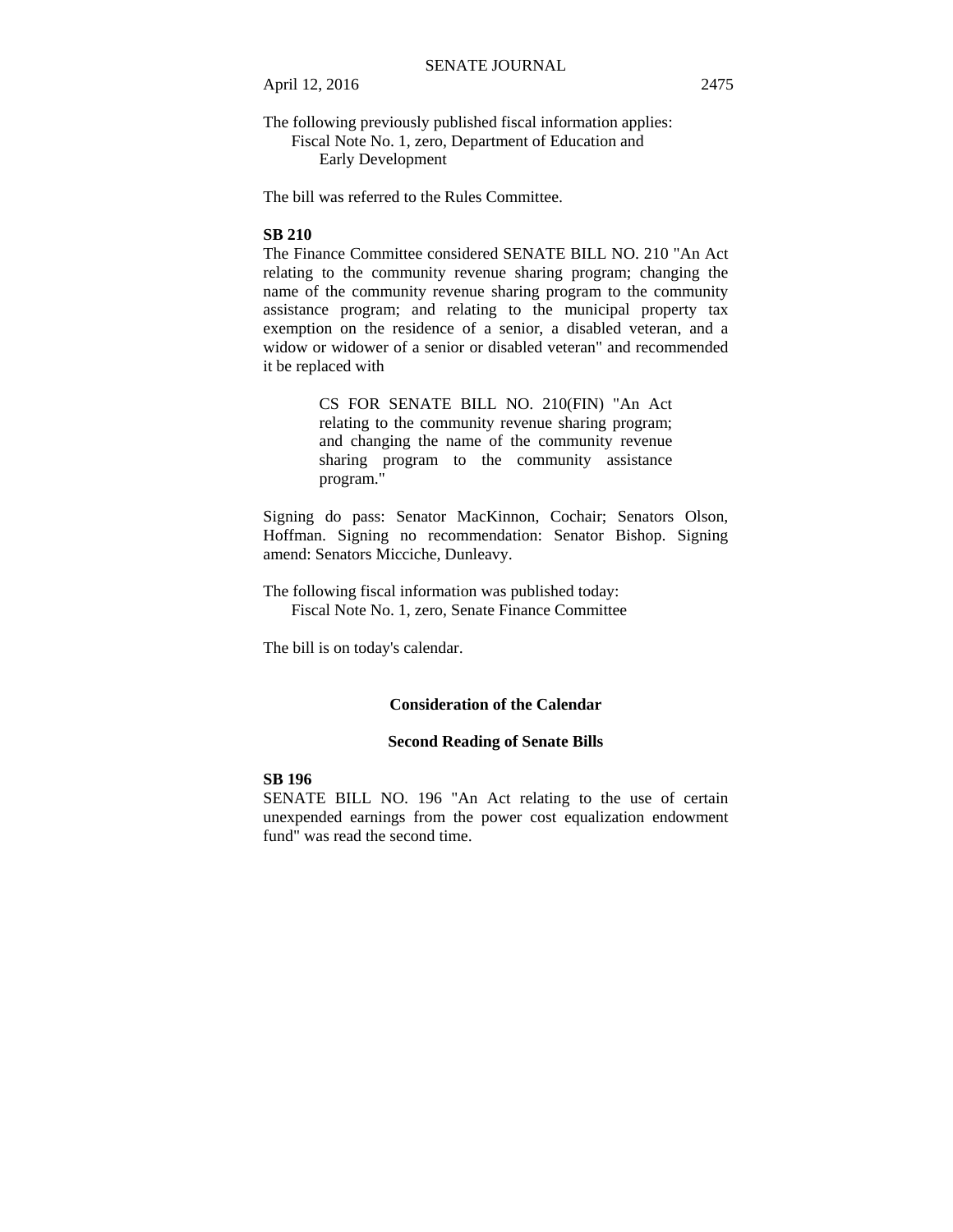Senator MacKinnon, Cochair, moved and asked unanimous consent for the adoption of the Finance Committee Substitute offered on page 2459. Senator Gardner objected, then withdrew her objection. There being no further objection, CS FOR SENATE BILL NO. 196(FIN) "An Act relating to the amount appropriated for power cost equalization; relating to the use of certain unexpended earnings from the power cost equalization endowment fund; and providing for an effective date" was adopted.

President Meyer stated CS FOR SENATE BILL NO. 196(FIN) will advance to third reading on the April 13 calendar.

## **SB 201**

SENATE BILL NO. 201 "An Act relating to the Board of Pharmacy; relating to the licensing and inspection of certain facilities located outside the state; relating to drug supply chain security; and creating a position of executive administrator for the Board of Pharmacy" was read the second time.

Senator Coghill moved and asked unanimous consent that the bill be considered engrossed, advanced to third reading and placed on final passage. Without objection, it was so ordered.

SENATE BILL NO. 201 was read the third time.

The question being: "Shall SENATE BILL NO. 201 "An Act relating to the Board of Pharmacy; relating to the licensing and inspection of certain facilities located outside the state; relating to drug supply chain security; and creating a position of executive administrator for the Board of Pharmacy" pass the Senate?" The roll was taken with the following result:

#### SB 201

Third Reading - Final Passage

#### **YEAS: 20 NAYS: 0 EXCUSED: 0 ABSENT: 0**

Yeas: Bishop, Coghill, Costello, Dunleavy, Egan, Ellis, Gardner, Giessel, Hoffman, Huggins, Kelly, MacKinnon, McGuire, Meyer, Micciche, Olson, Stedman, Stevens, Stoltze, Wielechowski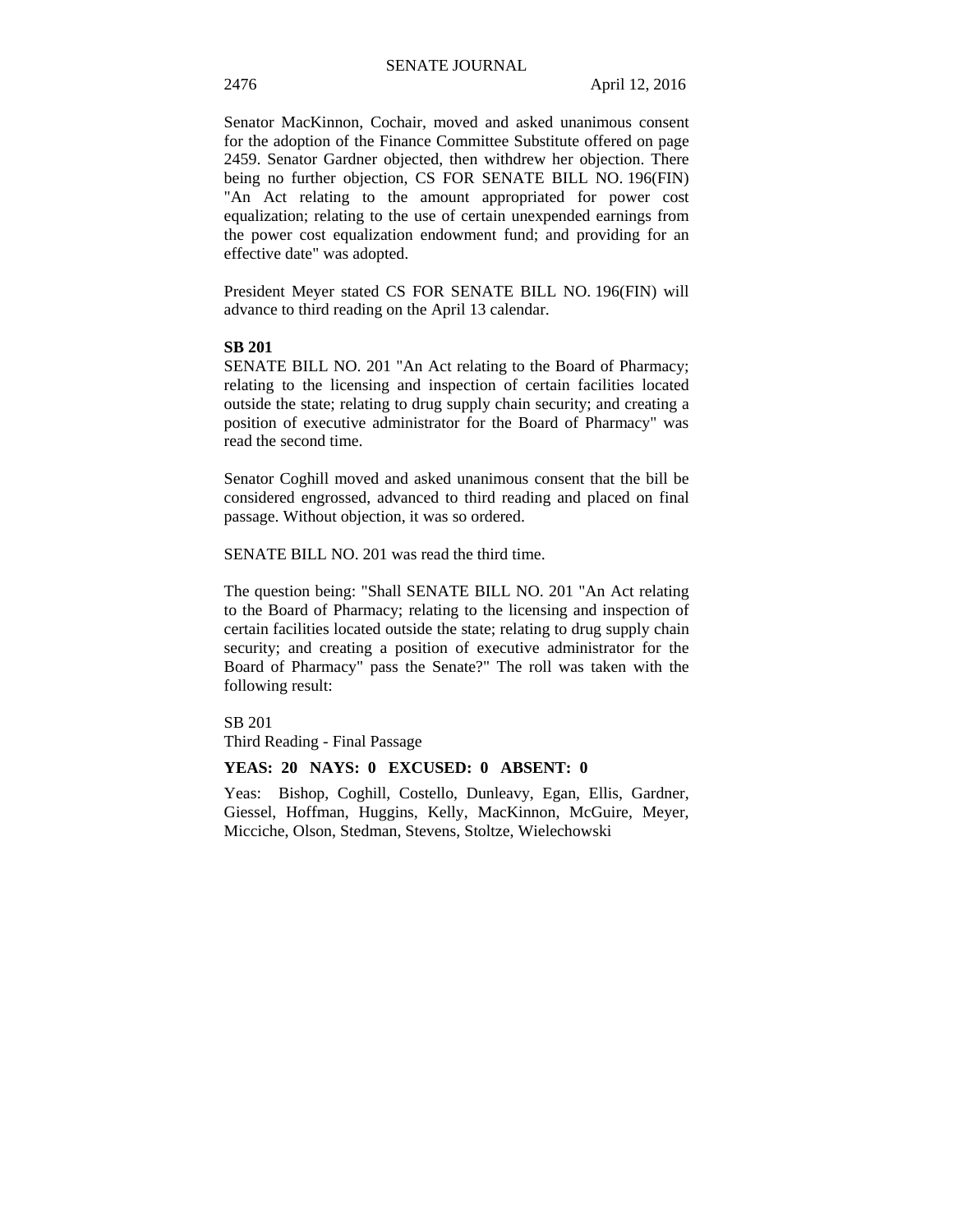and so, SENATE BILL NO. 201 passed the Senate and was referred to the Secretary for engrossment.

#### **SB 210**

SENATE BILL NO. 210 "An Act relating to the community revenue sharing program; changing the name of the community revenue sharing program to the community assistance program; and relating to the municipal property tax exemption on the residence of a senior, a disabled veteran, and a widow or widower of a senior or disabled veteran" was read the second time.

Senator MacKinnon, Cochair, moved and asked unanimous consent for the adoption of the Finance Committee Substitute offered on page 2475. There was objection. The objection was not maintained and CS FOR SENATE BILL NO. 210(FIN) "An Act relating to the community revenue sharing program; and changing the name of the community revenue sharing program to the community assistance program" was adopted.

President Meyer stated CS FOR SENATE BILL NO. 210(FIN) will advance to third reading on the April 13 calendar.

### **Citations**

Honoring - Michael John Gerard Gault Representative(s) Tuck Senator(s) McGuire, Meyer, Bishop, Coghill, Costello, Dunleavy, Egan, Ellis, Gardner, Hoffman, Huggins, Kelly, MacKinnon, Micciche, Olson, Stedman, Stevens, Stoltze, Wielechowski

In Memoriam - Dr. Mary Anne Navitsky

Senator(s) Stedman, Meyer, Bishop, Coghill, Costello, Dunleavy, Egan, Ellis, Gardner, Giessel, Hoffman, Huggins, Kelly, MacKinnon, McGuire, Micciche, Olson, Stevens, Stoltze, Wielechowski

In Memoriam - Margaret Bernice Lucas Representative(s) Hughes, Tilton, Neuman, Keller, Gattis, Colver Senator(s) Stoltze, Huggins, Dunleavy, Meyer, Bishop, Coghill, Costello, Egan, Ellis, Gardner, Giessel, Hoffman, Kelly, MacKinnon, McGuire, Micciche, Olson, Stedman, Stevens, Wielechowski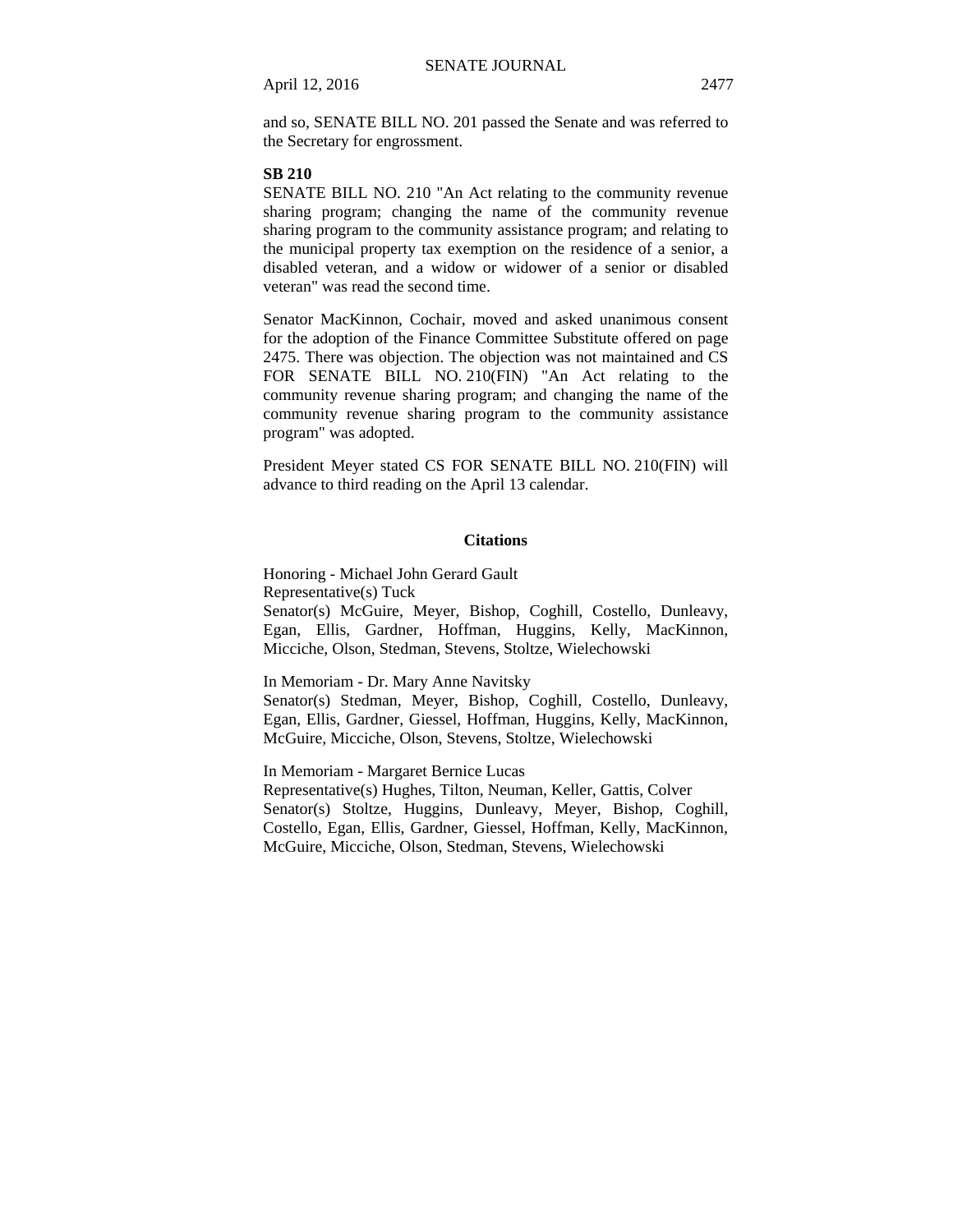In Memoriam - Coogan Fox Representative(s) Stutes Senator(s) Stevens, Meyer, Bishop, Coghill, Costello, Dunleavy, Egan, Ellis, Gardner, Giessel, Hoffman, Huggins, Kelly, MacKinnon, McGuire, Micciche, Olson, Stedman, Wielechowski

Senator Coghill moved and asked unanimous consent that the citations be adopted. Without objection, the citations were adopted and referred to the Secretary for transmittal.

#### **Announcements**

Rule 23(d) of the Alaska State Legislature Uniform Rules is currently in effect.

Announcements are at the end of the journal.

#### **Engrossment**

### **SB 201**

SENATE BILL NO. 201 "An Act relating to the Board of Pharmacy; relating to the licensing and inspection of certain facilities located outside the state; relating to drug supply chain security; and creating a position of executive administrator for the Board of Pharmacy" was engrossed, signed by the President and Secretary and transmitted to the House for consideration.

#### **Adjournment**

Senator Coghill moved and asked unanimous consent that the Senate stand in adjournment until 11:00 a.m., April 13, 2016. Without objection, the Senate adjourned at 11:39 a.m.

> Liz Clark Secretary of the Senate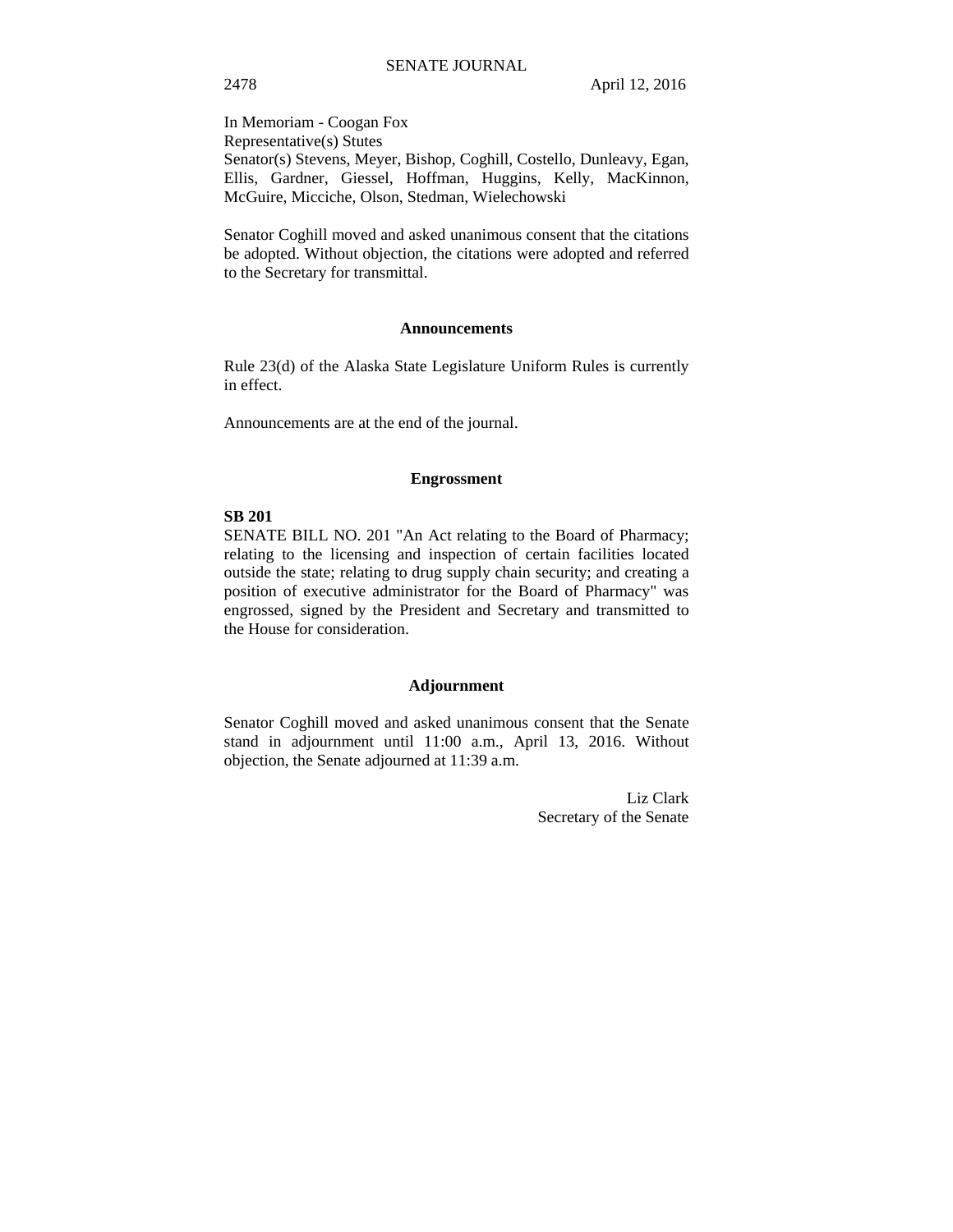#### **Announcements**

Americans with Disabilities Act Notice - Persons with disabilities who require special accommodation or alternative communication formats to access committee meetings may contact the appropriate committee office or the Legislative Information Office in their community. Reasonable advance notice is needed to accommodate the request. For further information, call the ADA Coordinator at 465-3854 Voice/465-4980 TDD.

### **STANDING COMMITTEES**

+ indicates teleconference

= indicates bill previously heard/scheduled

# **COMMUNITY & REGIONAL AFFAIRS**

| Apr $12$ | <b>Tuesday</b>                                                   | Beltz 105 (tsbldg)                             | 3:30 PM |
|----------|------------------------------------------------------------------|------------------------------------------------|---------|
|          | -- Public Testimony <limited 2="" minutes="" to="">--</limited>  |                                                |         |
|          | $+=$ HB 370 MUNICIPAL TAX EXEMPTIONS                             |                                                |         |
| $+$      |                                                                  | HB 209 WATER AND SEWER ADVISORY COMMITTEE      |         |
|          |                                                                  |                                                |         |
| Apr 14   | <b>Thursday</b>                                                  | Beltz 105 (tsbldg)                             | 3:30 PM |
|          | Bills Previously Heard/Scheduled                                 |                                                |         |
|          | $+=$ HB 370 MUNICIPAL TAX EXEMPTIONS                             |                                                |         |
|          |                                                                  | $+=$ HB 209 WATER AND SEWER ADVISORY COMMITTEE |         |
|          | -- Public Testimony <limited 2="" minutes="" to=""> --</limited> |                                                |         |
|          |                                                                  |                                                |         |
|          |                                                                  |                                                |         |

## **EDUCATION**

| Apr $12$ | Tuesday                                           | <b>Butrovich 205</b> | 6:00 PM |
|----------|---------------------------------------------------|----------------------|---------|
|          | + HB 156 SCHOOL ACCOUNTABILITY MEASURES; FED. LAW |                      |         |
|          | -- Public Testimony --                            |                      |         |

| Apr 13 | Wednesday                                  | <b>Capitol 106</b> | 8:00 AM |
|--------|--------------------------------------------|--------------------|---------|
|        | Joint with the House Education Committee   |                    |         |
|        | Presentation: Dr. Susan McCauley Interim   |                    |         |
|        | Commissioner of DEED: Update on Every      |                    |         |
|        | Student Succeeds Act (ESSA) State Plan     |                    |         |
|        | Development Presentation: Ted Dinthersmith |                    |         |
|        | Educating For the 21st Century             |                    |         |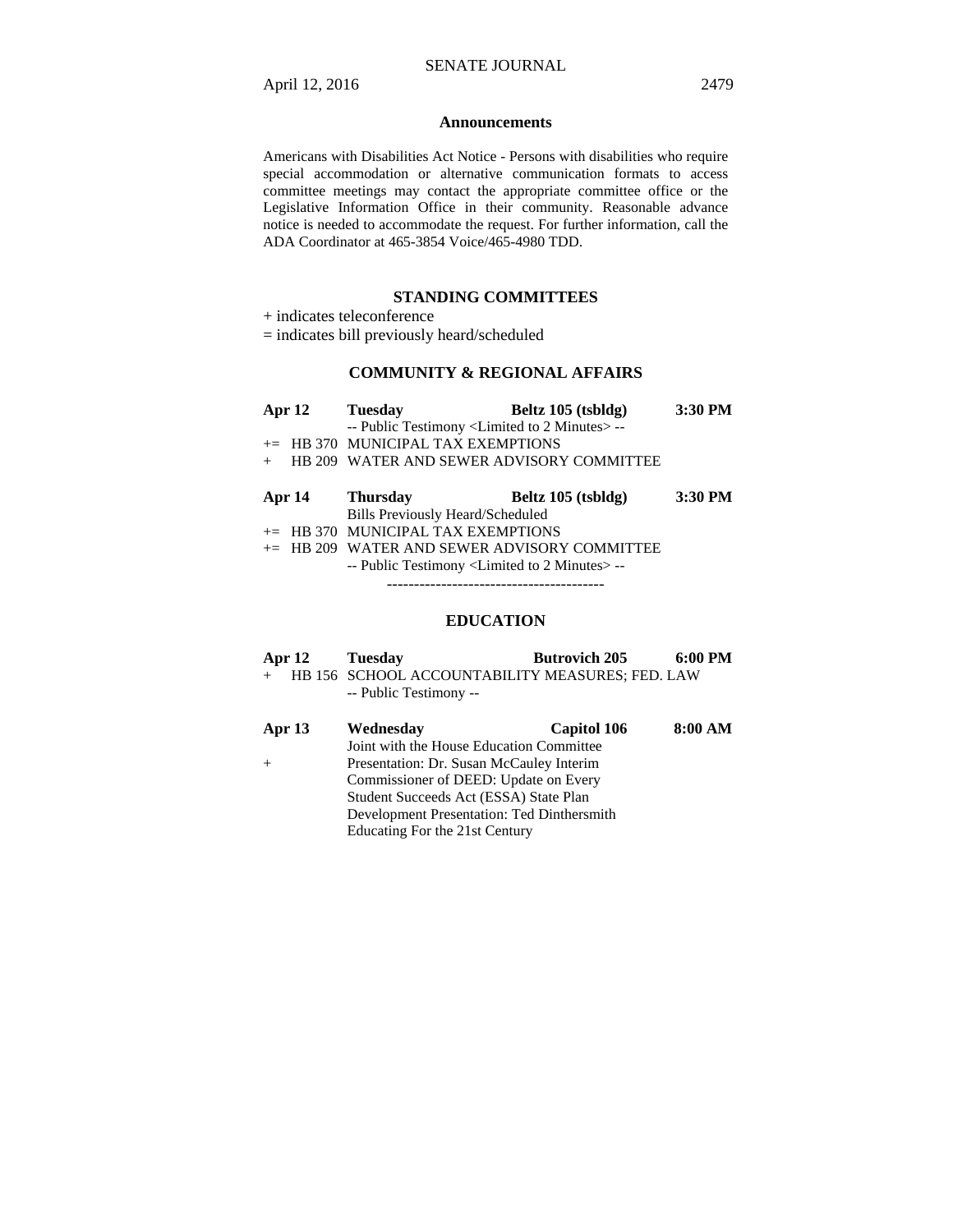# **EDUCATION (continued)**

| Apr 13 | Wednesday | <b>Butrovich 205</b>                               | 6:30 PM |
|--------|-----------|----------------------------------------------------|---------|
|        |           | += HB 156 SCHOOL ACCOUNTABILITY MEASURES; FED. LAW |         |
|        |           |                                                    |         |

## **FINANCE**

|        | Apr <sub>12</sub> | <b>Tuesday</b>                                     | <b>Senate Finance 532</b>                          | 9:00 AM   |  |
|--------|-------------------|----------------------------------------------------|----------------------------------------------------|-----------|--|
| $+$    |                   |                                                    | HB 100 UREA/AMMONIA/GAS-LIQ FACILITY; TAX CREDIT   |           |  |
| $+$    |                   | HB 77 DISABILITY:ID/LICENSE AND TRAINING ROMTS.    |                                                    |           |  |
|        |                   |                                                    | HB 155 FEES; WAIVERS; CREDITS; DEDUCTIONS; TAXES   |           |  |
| $^{+}$ |                   |                                                    | HB 143 AIDEA BONDS: SWEETHEART CREEK HYDRO PROJ.   |           |  |
|        |                   | += HB 41 SPORT FISHING SERVICES                    |                                                    |           |  |
|        |                   |                                                    | += HB 137 HUNT/FISH/TRAP: FEES;LICENSES;EXEMPTIONS |           |  |
| $+$    |                   | <b>Bills Previously Heard/Scheduled</b>            |                                                    |           |  |
|        |                   |                                                    |                                                    |           |  |
|        |                   | Apr 12 Tuesday                                     | <b>Senate Finance 532</b>                          | 1:30 PM   |  |
|        |                   |                                                    | += SB 128 PERM. FUND:DEPOSITS;DIVIDEND;EARNINGS    |           |  |
| $+$    |                   |                                                    | HB 188 PERSON W/DISABILITY SAVINGS ACCOUNTS        |           |  |
| $+$    |                   |                                                    | HB 83 REPEAL COLLECTION OF CIVIL LITIG. INFO       |           |  |
| $+$    |                   | HB 289 BOARD OF BARBERS AND HAIRDRESSERS           |                                                    |           |  |
| $+$    |                   | HB 231 EXTEND BOARD OF PAROLE                      |                                                    |           |  |
| $+$    |                   | HB 268 AIDEA: DIVIDEND TO STATE; INCOME; VALUATION |                                                    |           |  |
| $+$    |                   | <b>Bills Previously Heard/Scheduled</b>            |                                                    |           |  |
|        | Apr <sub>12</sub> | <b>Tuesday</b>                                     | <b>Senate Finance 532</b>                          | 5:00 PM   |  |
|        |                   | -- MEETING CANCELED --                             |                                                    |           |  |
| $^{+}$ |                   | <b>Bills Previously Heard/Scheduled</b>            |                                                    |           |  |
|        |                   |                                                    | Apr 13 Wednesday Senate Finance 532                | 9:00 AM   |  |
|        |                   |                                                    | += HB 137 HUNT/FISH/TRAP: FEES;LICENSES;EXEMPTIONS |           |  |
| $+$    |                   | HB 222 INCREASE OF APPROPRIATION ITEM              |                                                    |           |  |
| $^{+}$ |                   | <b>Bills Previously Heard/Scheduled</b>            |                                                    |           |  |
|        |                   |                                                    |                                                    |           |  |
|        | Apr 13            | Wednesday                                          | <b>Senate Finance 532</b>                          | $1:30$ PM |  |
| $+$    |                   | SB 130 TAX; CREDITS; INTEREST; REFUNDS; O & G      |                                                    |           |  |
|        |                   | <pending referral=""></pending>                    |                                                    |           |  |
|        |                   | + HB 247 TAX;CREDITS;INTEREST;REFUNDS;O & G        |                                                    |           |  |
|        |                   | <pending referral=""></pending>                    |                                                    |           |  |
| $^{+}$ |                   | <b>Bills Previously Heard/Scheduled</b>            |                                                    |           |  |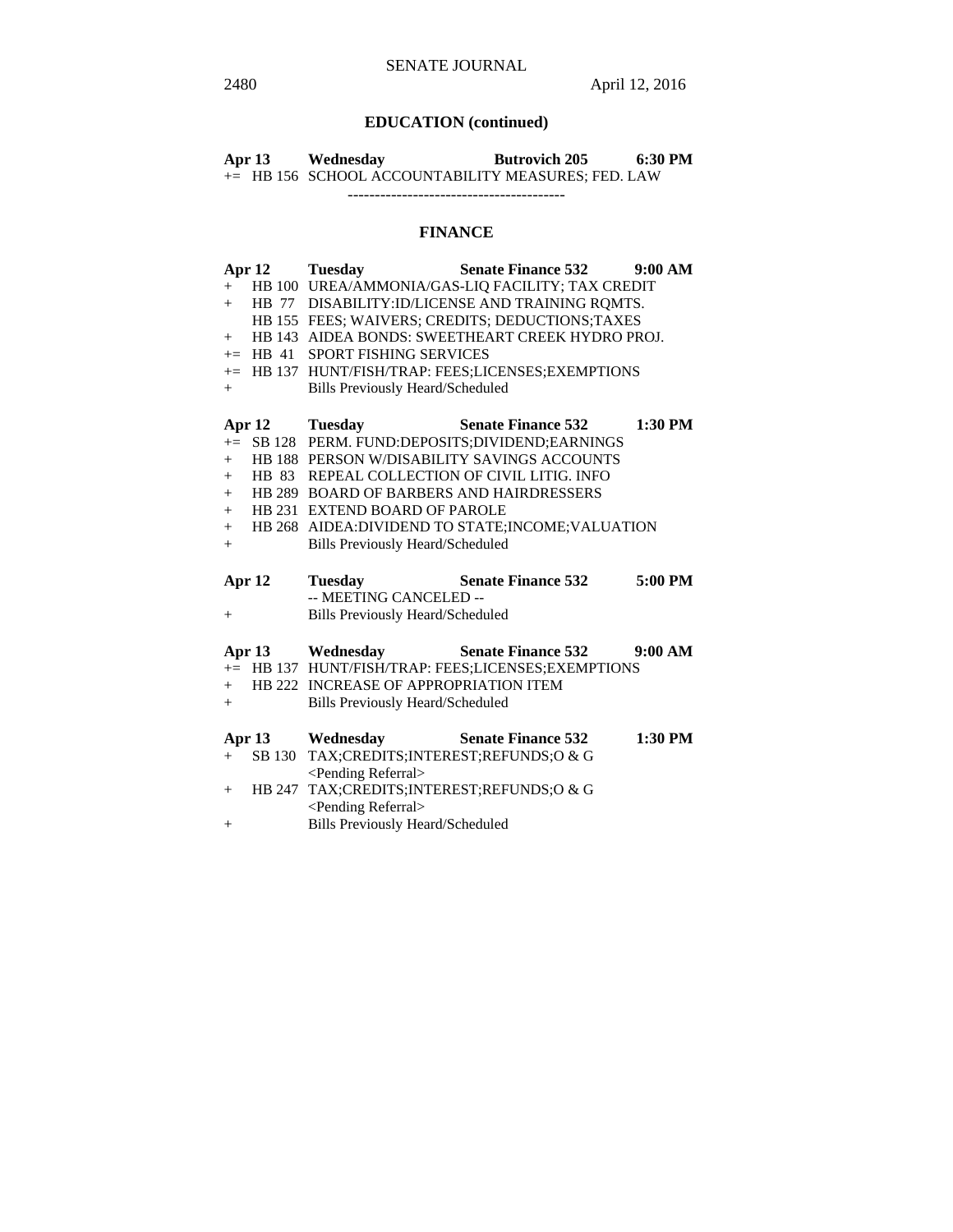|     | Apr $13$ | Wednesday                                  | <b>Senate Finance 532</b>                        | 5:00 PM |
|-----|----------|--------------------------------------------|--------------------------------------------------|---------|
| $+$ |          |                                            | HB 254 EXTEND BIG GAME COMMERCIAL SERVICES BOARD |         |
|     |          | <pending referral=""></pending>            |                                                  |         |
| $+$ |          | HB 314 AK REG ECON ASSIST. PROGRAM; EXTEND |                                                  |         |
|     |          | <pending referral=""></pending>            |                                                  |         |
|     |          |                                            | SB 206 REINSURANCE PROGRAM; HEALTH INS. WAIVERS  |         |
|     |          | <pending referral=""></pending>            |                                                  |         |
| $+$ |          | <b>Bills Previously Heard/Scheduled</b>    |                                                  |         |
|     |          |                                            |                                                  |         |

## **HEALTH & SOCIAL SERVICES**

| Apr 13 | Wednesday                               | <b>Fahrenkamp 203</b>                              | 9:00 AM |
|--------|-----------------------------------------|----------------------------------------------------|---------|
|        | <b>Bills Previously Heard/Scheduled</b> |                                                    |         |
|        |                                         | $+=$ HB 27 DHSS DUTIES;CINA; FOSTER CARE; ADOPTION |         |
|        |                                         |                                                    |         |

# **JUDICIARY**

|        | <b>Apr 13</b> | Wednesdav                                | Beltz $105$ (tsbldg)                              | $1:30$ PM |
|--------|---------------|------------------------------------------|---------------------------------------------------|-----------|
| $+$    |               |                                          | SB 187 MOTOR VEHICLE ARSON ON PRIVATE PROPERTY    |           |
| $+$    |               |                                          | HB 308 CHILD SAFETY SEAT INSTALLATION LIABILITY   |           |
| $+$    |               |                                          | SB 212 FORFEITURE: NO CIVIL IN REM; ONLY CRIMINAL |           |
| $+$    | HB 27         |                                          | DHSS DUTIES; CINA; FOSTER CARE; ADOPTION          |           |
|        |               | <pending referral=""></pending>          |                                                   |           |
| $+$    |               | HB 126 CODE OF MILITARY JUSTICE; APPEALS |                                                   |           |
|        |               | <pending referral=""></pending>          |                                                   |           |
| $^{+}$ |               | <b>Bills Previously Heard/Scheduled</b>  |                                                   |           |
|        |               | -- Public Testimony --                   |                                                   |           |
|        |               | **Streamed live on AKL.tv**              |                                                   |           |
|        | Apr 15        | Friday                                   | Beltz $105$ (tsbldg)                              | 1:30 PM   |
| $+$    |               | Bills Previously Heard/Scheduled         |                                                   |           |
|        |               | -- Public Testimony --                   |                                                   |           |
|        |               | **Streamed live on AKL.tv**              |                                                   |           |

----------------------------------------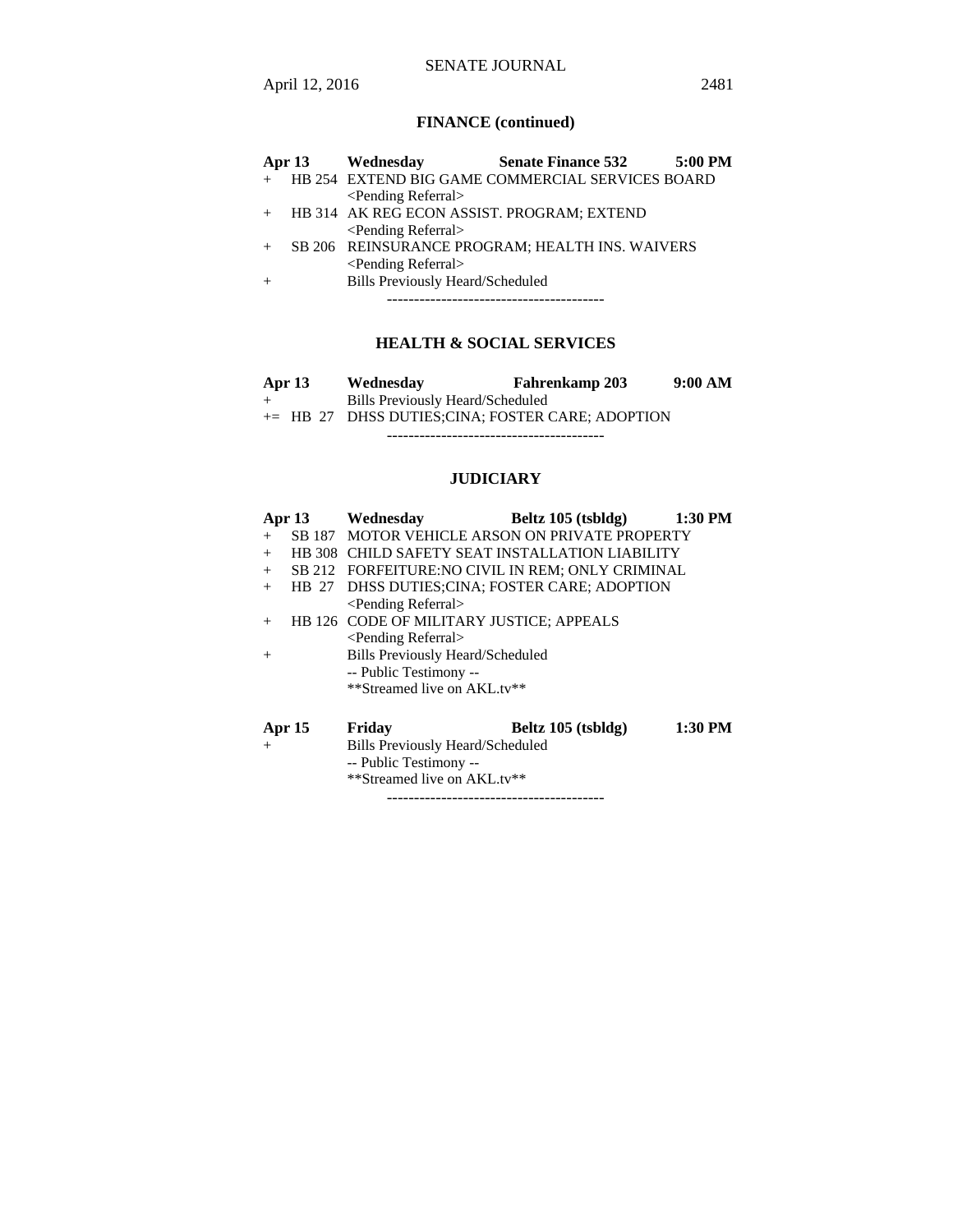# **LABOR & COMMERCE**

|     |  | Apr 12 Tuesday                                     | Beltz 105 (tsbldg) | 1:30 PM |  |
|-----|--|----------------------------------------------------|--------------------|---------|--|
|     |  | $+=$ SB 203 MEDI-VAC FLIGHT CREW OVERTIME PAY      |                    |         |  |
|     |  | += SB 118 DNR LAND DISPOSAL SURVEYS; PEER REVIEW   |                    |         |  |
|     |  | += SB 156 INSURANCE COVERAGE FOR CONTRACEPTIVES    |                    |         |  |
|     |  | <bill canceled="" hearing=""></bill>               |                    |         |  |
|     |  | += HB 125 RESTRICTIONS ON SALE OF DEXTROMETHORPHAN |                    |         |  |
|     |  | $+=$ HB 314 AK REG ECON ASSIST. PROGRAM; EXTEND    |                    |         |  |
|     |  | += SB 206 REINSURANCE PROGRAM; HEALTH INS. WAIVERS |                    |         |  |
| $+$ |  | HB 254 EXTEND BIG GAME COMMERCIAL SERVICES BOARD   |                    |         |  |
|     |  | $+=$ SB 55 OPTOMETRY & OPTOMETRISTS                |                    |         |  |
| $+$ |  | <b>Bills Previously Heard/Scheduled</b>            |                    |         |  |
|     |  | -- Public Testimony --                             |                    |         |  |
|     |  |                                                    |                    |         |  |

## **RESOURCES**

| Apr <sub>12</sub> | <b>Tuesday</b>                                                                                                                                         | Beltz 105 (tsbldg)   | 9:00 AM |
|-------------------|--------------------------------------------------------------------------------------------------------------------------------------------------------|----------------------|---------|
|                   | -- Recessed to 3:30 pm in Butro. 205 --<br>-- Please Note Location & Time --<br>+= SB 130 TAX;CREDITS;INTEREST;REFUNDS;O & G<br>-- Public Testimony -- |                      |         |
| Apr 12            | <b>Tuesday</b>                                                                                                                                         | <b>Butrovich 205</b> | 7:00 PM |
|                   | -- Please Note Time --                                                                                                                                 |                      |         |
|                   | $\pm$ SB 130 TAX;CREDITS;INTEREST;REFUNDS;O & G                                                                                                        |                      |         |
|                   | -- Testimony <invitation only=""> --</invitation>                                                                                                      |                      |         |
|                   | Apr 13 Wednesday                                                                                                                                       | <b>Butrovich 205</b> | 3:30 PM |
| $+$               | HB 216 NAVIGABLE WATER; INTERFERENCE, DEFINITION                                                                                                       |                      |         |
|                   | -- Public Testimony --                                                                                                                                 |                      |         |
| $^{+}$            | HB 274 STATE LAND; EXCHANGES; LEASE EXTENSIONS                                                                                                         |                      |         |
|                   | -- Public Testimony --                                                                                                                                 |                      |         |
| $+$               | HCR 17 SUPPORT AVIATION INDUSTRY; USE STATE LAND                                                                                                       |                      |         |
|                   | -- Public Testimony --                                                                                                                                 |                      |         |
| $^{+}$            | <b>Bills Previously Heard/Scheduled</b>                                                                                                                |                      |         |
|                   | -----------------------------------                                                                                                                    |                      |         |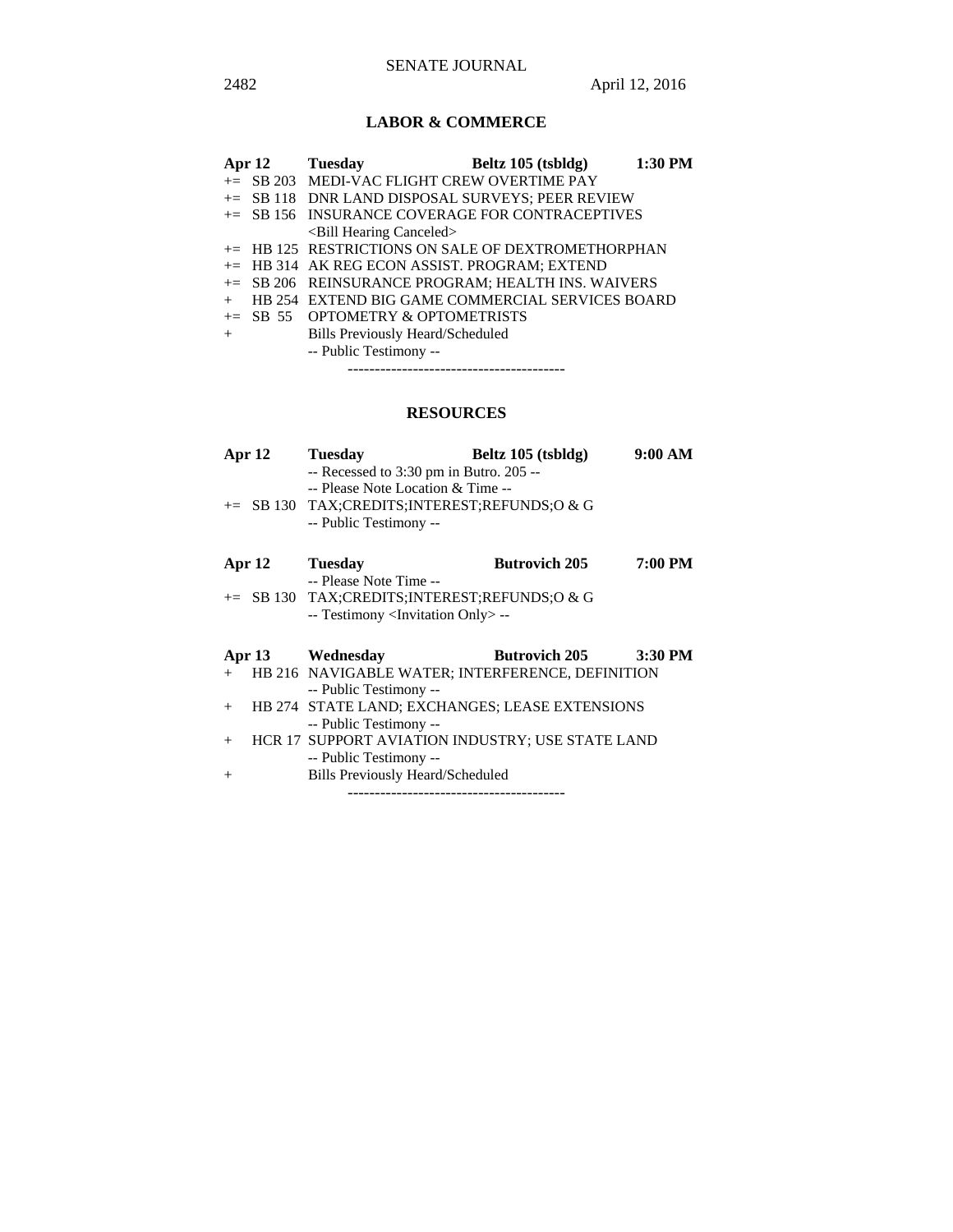# **STATE AFFAIRS**

| Apr 12        | <b>Tuesday</b>                                       | <b>Butrovich 205</b> | 8:00 AM |
|---------------|------------------------------------------------------|----------------------|---------|
|               | -- Please Note Time Change --                        |                      |         |
| $+$           | Consideration of Governor's Appointees:              |                      |         |
|               | -- Public Testimony on Appointees --                 |                      |         |
|               | Regulatory Commission of Alaska:                     |                      |         |
|               | Rebecca Pauli                                        |                      |         |
|               | Alaska Board of Fisheries:                           |                      |         |
|               | Israel Payton - Wasilla                              |                      |         |
|               | Alan Cain - Anchorage                                |                      |         |
|               | Robert Ruffner - Soldotna                            |                      |         |
|               | += HB 273 VEHICLES: TRANSFER ON DEATH TITLE; ESTATES |                      |         |
|               | <bill canceled="" hearing=""></bill>                 |                      |         |
| $^{+}$        | HB 126 CODE OF MILITARY JUSTICE; APPEALS             |                      |         |
|               | -- Testimony <invitation only=""> --</invitation>    |                      |         |
| $^{+}$        | <b>Bills Previously Heard/Scheduled</b>              |                      |         |
|               |                                                      |                      |         |
| <b>Apr 13</b> | Wednesday                                            | <b>Butrovich 205</b> | 8:00 AM |
|               | -- Note Time --                                      |                      |         |
| $+=$          | HB 126 CODE OF MILITARY JUSTICE; APPEALS             |                      |         |
|               | -- Public Testimony --                               |                      |         |
| $^{+}$        | HJR 14 CALL FOR US COUNTERMAND CONVENTION            |                      |         |
|               | -- Public Testimony --                               |                      |         |
| $^{+}$        | <b>Bills Previously Heard/Scheduled</b>              |                      |         |
|               |                                                      |                      |         |

# **JOINT COMMITTEES**

# **ADMINISTRATIVE REGULATION REVIEW**

| Apr 14 | <b>Thursday</b>                                    | <b>Butrovich 205</b> | $2:00$ PM |
|--------|----------------------------------------------------|----------------------|-----------|
|        | -- Public Testimony --                             |                      |           |
| $^+$   | Voter Regulations, Registration and Online Voting  |                      |           |
|        | Josephine Bahnke, Director of Division             |                      |           |
|        | of Elections                                       |                      |           |
| $^+$   | 17 AC 25.210 Safe Operation of Commercial Motor    |                      |           |
|        | Vehicles                                           |                      |           |
|        | Insurance Limits on Tanker Trucks                  |                      |           |
|        | Department of Transportation & Public Facilities   |                      |           |
| $^+$   | 7 AAC 10.1080 Licensing, Certification & Approvals |                      |           |
|        | Department of Health & Social Services             |                      |           |
|        | ------------------------------------               |                      |           |